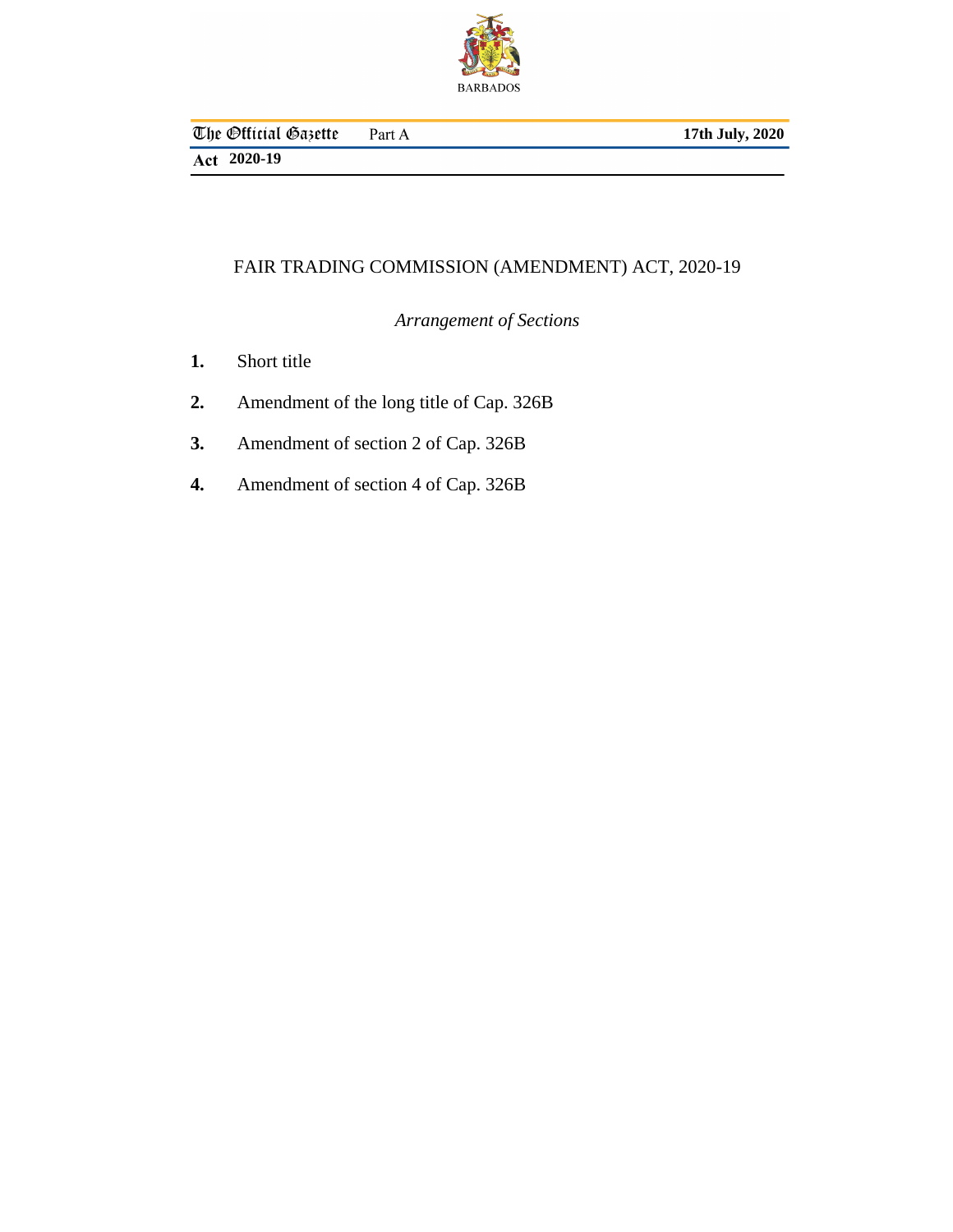# **BARBADOS**

I assent S. MASON Governor-General 16th July, 2020.

### **2020-19**

An Act to amend the *[Fair Trading Commission Act](http://barbadosparliament-laws.com/en/showdoc/cs/326B)*, Cap. 326B, to extend the functions of the Commission to include renewable energy producers.

[Commencement: 17th July, 2020]

ENACTED by the Parliament of Barbados as follows: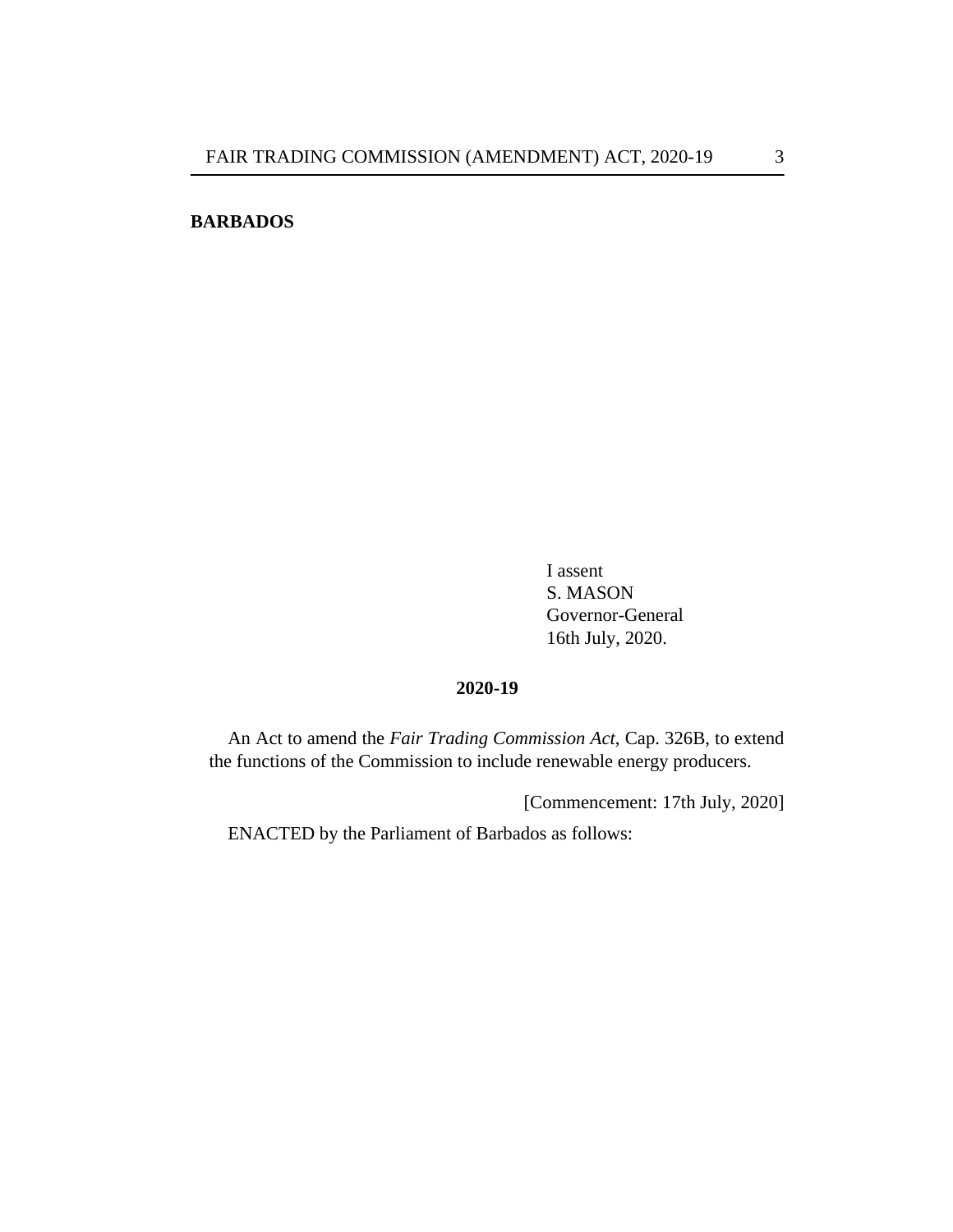### <span id="page-2-0"></span>**Short title**

This Act may be cited as the *Fair Trading Commission (Amendment) Act, 2020*. **1.**

#### **Amendment of the long title of Cap. 326B**

#### *The [Fair Trading Commission Act, Cap. 326B,](http://barbadosparliament-laws.com/en/showdoc/cs/326B) in this Act referred to as the principal Act is amended by deleting the long title and substituting the following:* **2.**

"An Act to provide for the establishment of a Fair Trading Commission to safeguard the interests of consumers, to regulate utility services supplied by service providers, to monitor and investigate the conduct of service providers, renewable energy producers and business enterprises, to promote and maintain effective competition in the economy, and for related matters.".

# **Amendment of section 2 of Cap. 326B**

#### *Section 2 of the principal Act is amended by* **3.**

*deleting the definition of "rates" and substituting the following: (a)*

" "rates" include

- every rate, fare, toll, charge, rental or other compensation of *(a)* a service provider or renewable energy producer;
- a rule, practice, measurement, classification or contract of a *(b)* service provider or renewable energy producer relating to a rate; and
- a schedule or tariff respecting a rate;"; *(c)*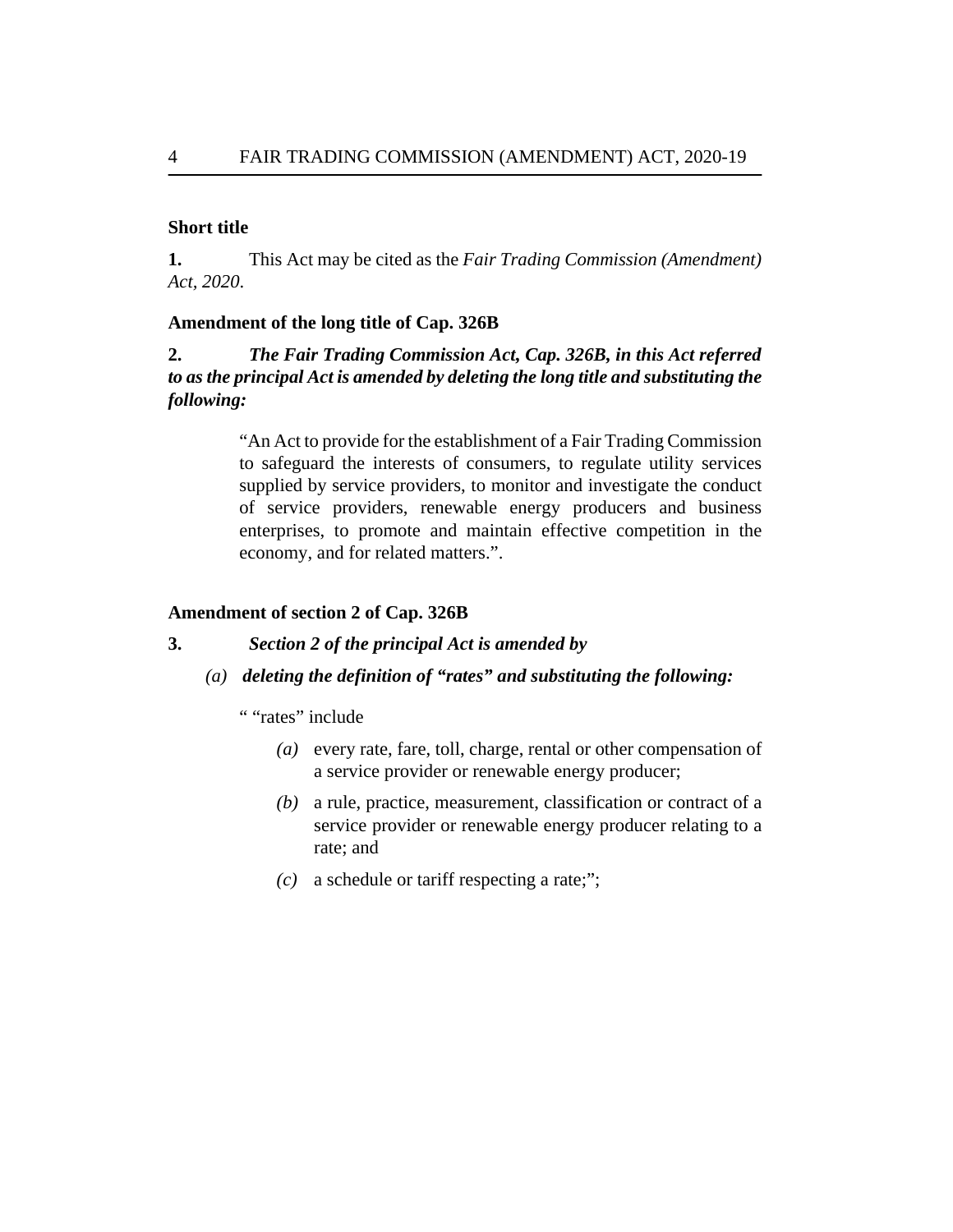- <span id="page-3-0"></span>*inserting in the appropriate alphabetical order the following (b) definitions:*
	- " "independent power producer" means a commercial entity other than an electric utility, which
		- produces or stores; and *(a)*
		- supplies *(b)*

electricity using renewable energy resources for sale to the public grid;

- "public grid " means the grid to which the public has access for the supply of electricity;
- "renewable energy producer" includes a generator, distributor or person who stores and supplies electricity generated from a renewable energy resource for sale to the public grid;".

#### **Amendment of section 4 of Cap. 326B**

#### *Section 4 of the principal Act is amended* **4.**

- *in subsection (2) by inserting the words ",renewable energy (a) producers" immediately after the words "service providers";*
- *by deleting subsection (3) and substituting the following: (b)*

"(3) The Commission shall, in the performance of its functions and in pursuance of the objectives set out in subsections (1) and (2),

- establish principles for arriving at the rates to be charged by *(a)* service providers and renewable energy producers;
- (b) set the maximum rates to be charged by service providers and renewable energy producers;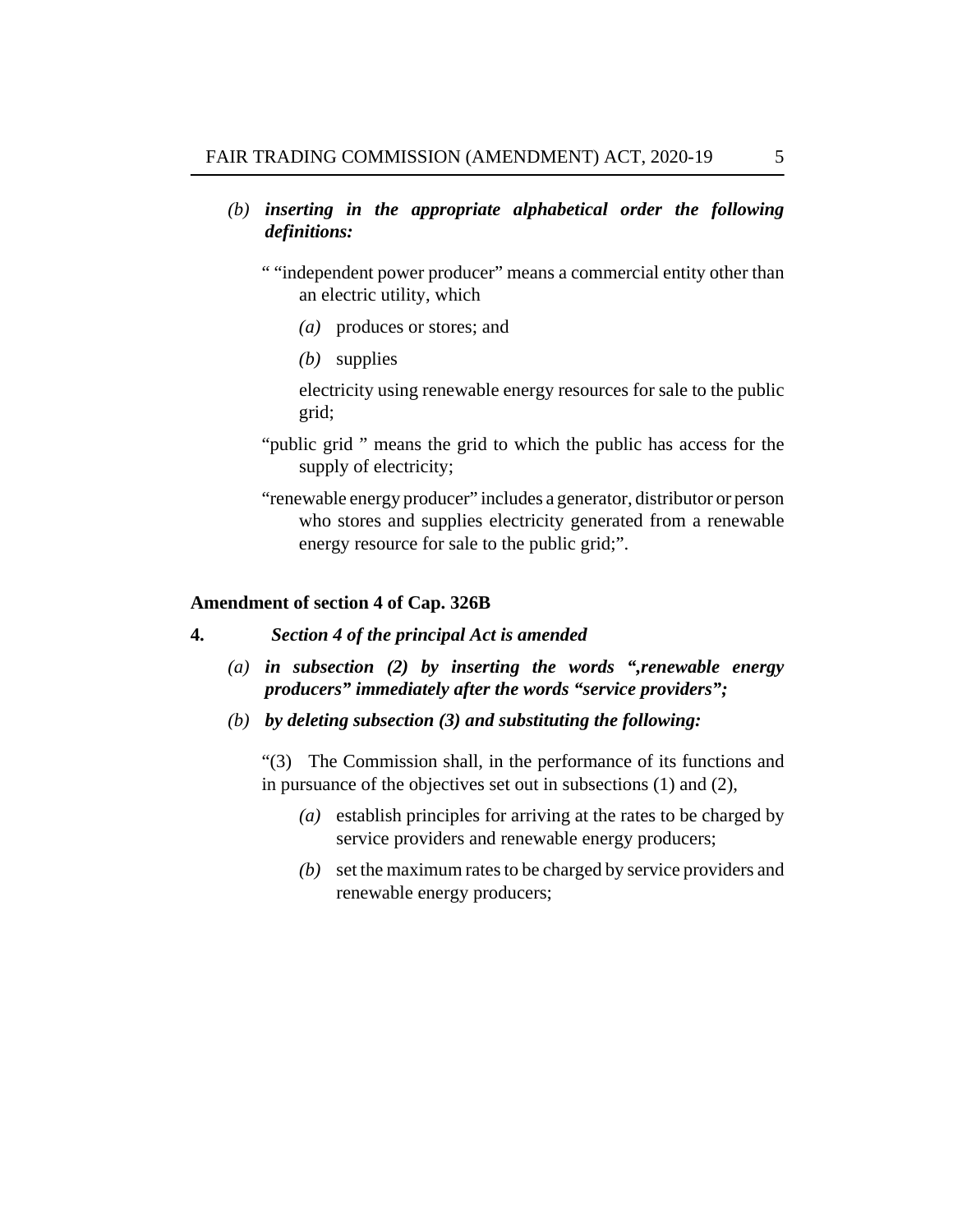- monitor the rates charged by service providers and renewable *(c)* energy producers to ensure compliance;
- (d) determine the standards of service applicable to service providers and independent power producers;
- monitor the standards of service supplied by service *(e)* providers and independent power producers to ensure compliance;
- carry out periodic reviews of the rates and principles for *(f)* setting rates of service providers and renewable energy producers;
- carry out periodic reviews of standards of service of service *(g)* providers and independent power producers;
- hear and determine complaints by consumers regarding *(i)* billings and the standards of service supplied by service providers;
- keep commercial activities under review; *(j)*
- receive and evaluate consumer complaints; *(k)*
- educate and assist consumers in resolving complaints; and *(l)*
- (*m*) investigate whether business enterprises are engaging in anticompetitive business practices.";

# *by deleting subsection (4) and substituting the following: (c)*

"(4) The Commission shall, in performing its functions under subsection  $(3)(a)$ ,  $(b)$ ,  $(d)$ ,  $(f)$  and  $(g)$ , consult with service providers, renewable energy producers, representatives of consumer interest groups and other parties that have an interest in the matter before it.".

# *by inserting the following new subsection immediately after (d) subsection (4):*